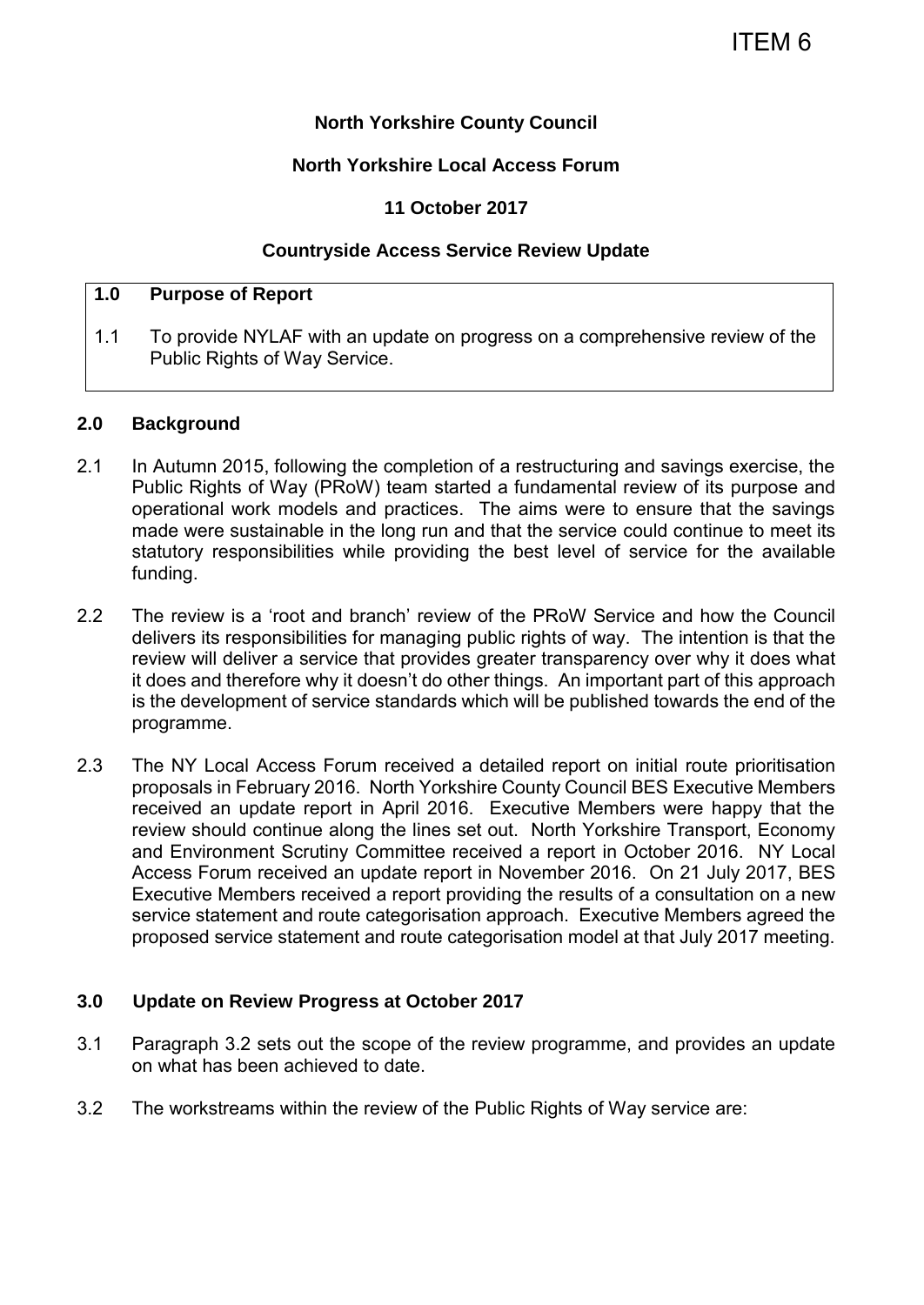### 3.2.1 **To refresh the service's policy framework**.

*Update: A new statement of service delivery principles was agreed in July 2017 following public consultation.* 

#### 3.2.2 **To deliver a revised, comprehensive and transparent route categorisation of all the paths on the network, resulting in publishing a category map of the entire network on the Council website for the first time**.

*Update: A new route categorisation model was agreed in July 2017 following public consultation. The consultation ran during February and March 2017. 369 on-line responses and 31 written responses were received. The service is now working to implement the new model within its CAMS IT system. When this is achieved a new on-line map showing the path categories will be published on-line. This is expected before the end of November 2017.* 

*A second phase of this element of the programme is to develop an approach to engaging with parish councils and user groups to allow the value placed in the path network by those communities to be measured and to influence the path categorisation model. Develop workable proposals around measuring community value by the end of December 2017.* 

### 3.2.3 **To refresh the model used by the team to prioritise the resolution of defects reported to it.**

*Update: The existing issue prioritisation model was examined and we concluded that the existing model should continue to be used. The model prioritises our response to a report of a defect using the following three factors:* 

- *The category of the route,*
- *The effect that the reported defect has on the ability of people to use the network,*
- *The health and safety risk posed by the reported defect i.e. potential severity of injury x likelihood of injury.*

*The implementation of the new route categorisation model will change the specific scores assigned to individual reported defects. The model ensures that while in general defects on higher category paths will be prioritised, defects that cause a risk to the public and defects that stop people using paths will tend to come to the top of the pile for attention even when they are on lower category paths.* 

## 3.2.4 **To revise all existing detailed work processes to ensure consistently efficient approaches are taken to reported network defects. New procedures will be developed for all of the 'volume' issue types reported by customers.**

*Update: Work has been undertaken on almost all of the service's work processes. New approaches to reports of ploughing and cropping obstruction, waymarking, and signposting have been implemented. Together these issues cover about 25% of defects reported to the team.* 

*Formal assessment of the new processes will start once they have had time to bed down. Informally, staff working in those parts of the county where we get*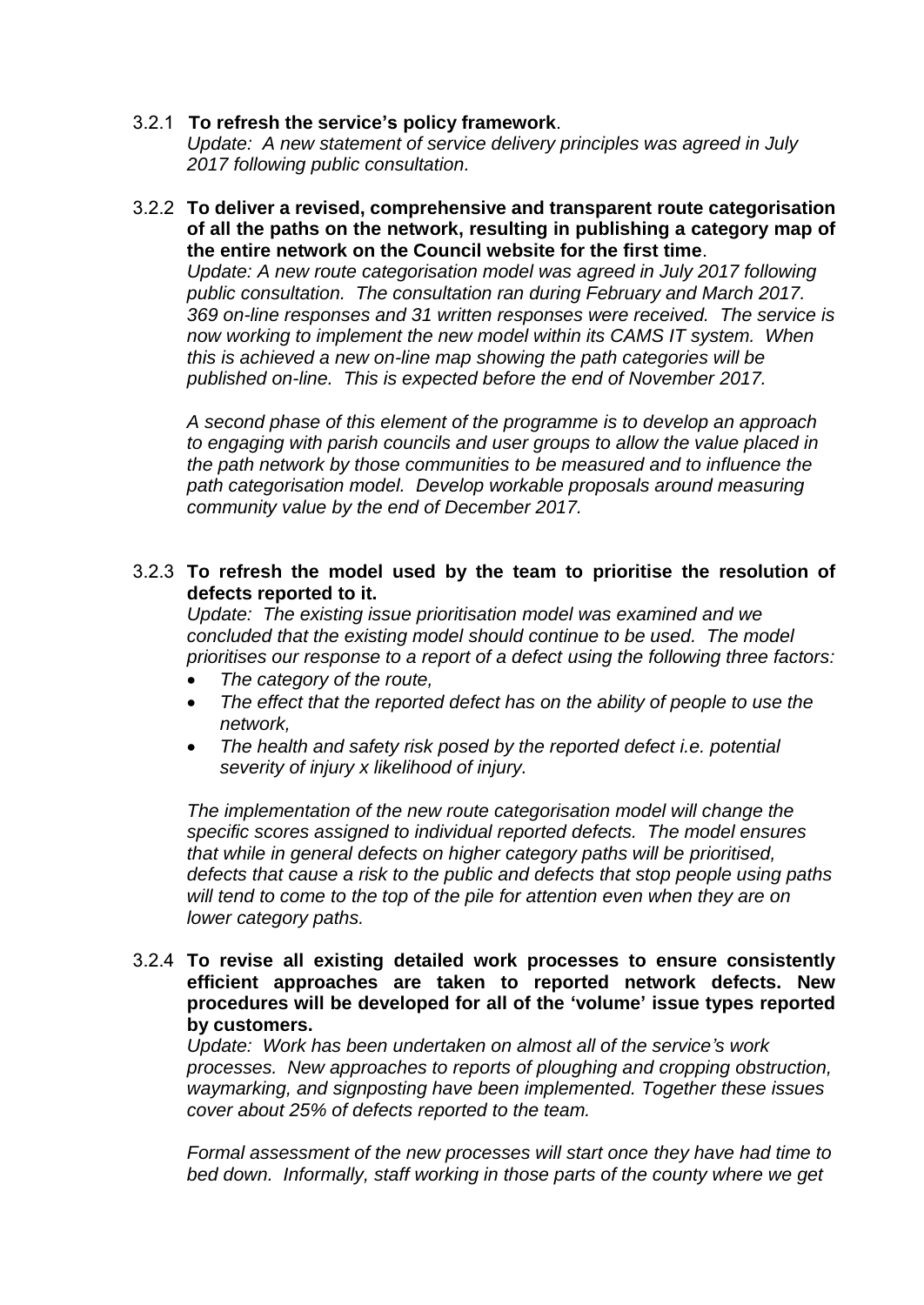*most ploughing and cropping reports, suggest that the more assertive approach has been successful in a high proportion of cases. This gives the service reassurance in its direction of travel, while recognising that other types of reported obstruction will be more complex and difficult to deal with.* 

*The review of working procedures has proved much more involved than anticipated and has effectively involved taking the service back to basics, and building new processes from scratch.* 

*We intend to implement new approaches to obstruction cases by December, with the remaining processes going live by Easter 2018.* 

3.2.5 **To ensure that the service maximises the benefit from the continuing support of its existing group of countryside volunteers, by ensuring that the volunteer role is set out clearly within the new working procedures, and by ensuring that we manage our offer to the volunteers and other groups more efficiently.** 

Update: All of the work done on developing revised working processes have *included an important role for the countryside volunteers, and have brought the countryside volunteers into the flow of work processes. The task of working through the existing procedures has reinforced the desire within the service for countryside volunteers to play a key role in supporting the service to work more efficiently.* 

### 3.2.6 **To decide on the future of the team's core IT system.**

*Update: A further systems appraisal was undertaken in summer 2017 by NYCC Technology and Change. A decision has now been taken to retain CAMS as the service's current core IT system. This decision provides stability, removes the need to undertake a time-consuming system change, and provides a basis to consider the potential to develop new IT functionality within CAMS.* 

3.2.7 **To explore the potential to make use of new IT functionality around managing volunteers, enforcement activity, mobile working and statutory reporting.** 

**To develop integrated on-line defect reporting for customers, to reduce administrative work and to provide better real time feedback for customers.** 

*Update: Now that a decision has been taken over the core IT system (3.2.6), we are starting to explore the potential for new IT functionality. Work has also started on a business case to develop on-line reporting for countryside access customers.* 

3.2.8 **To examine how we can work with existing community and user groups who want to work on maintaining or improving the network. To set out our approach to requests from communities to improve the network to ensure consistency in response and that expectations are realistic.** 

*Update: Two formal pilot schemes are operational (Lower Wharfedale Ramblers [LWR] and Burton in Lonsdale Parish Council). LWR is well*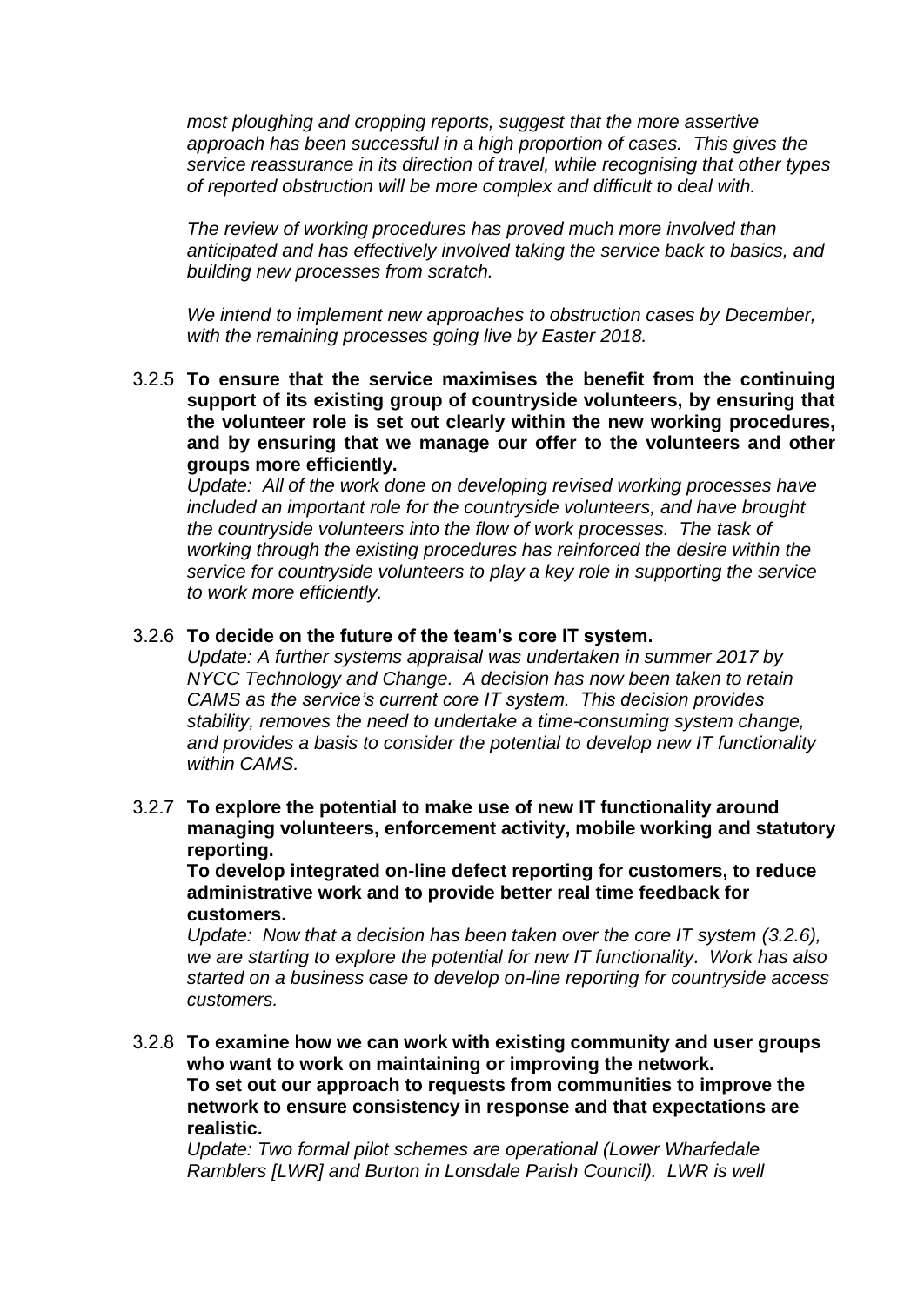*established and has been used as the benchmark for future partnerships agreements. A formal review of the LWR pilot was undertaken in July to inform future expansion. We remain convinced that allowing third party groups to work on the network unsupervised will play a key part in maintaining and improving the network in future. We will continue to seek opportunities to work with 3rd parties utilising the framework developed as part of the pilot as this aspect of the review transitions into Business As Usual.* 

## 3.2.9 **To set out a published statement of service standards.**

*Update: A statement of service standards will be developed and published once all of the new working processes have been implemented.* 

# **4.0 Review Timetable.**

4.1 While progress has been made, the review programme has fallen significantly behind its initial timetable. The route categorisation work took longer than expected due to technical difficulties in mapping the network and conflicting pressures within and outside the service area. The process review work has proved more involved than expected. Table 1 sets out a revised outline timetable for activity relating to the route categorisation and process review elements of the review programme.

| $Oct - Dec$<br>2017   | Implement revised route categorisation in CAMS, allowing us to<br>publish service statement and category maps on-line. |
|-----------------------|------------------------------------------------------------------------------------------------------------------------|
|                       | Develop and implement new approach to reports of obstruction.                                                          |
|                       | Develop workable proposals around measuring community value                                                            |
| $Jan - Mar$<br>2018   | Develop and implement new approach to reports of bridges,<br>structures, terrain and surfaces.                         |
|                       | Develop new approach to reports of seasonal vegetation.                                                                |
|                       | Decision on whether to move ahead with measuring community<br>value, or to take a different approach.                  |
| $Apr - June$<br>2018  | Implement new approach to reports of seasonal vegetation.                                                              |
| $July - Sept$<br>2018 | Publish service standards.                                                                                             |

Table 1: Review programme – revised outline timetable

## **5.0 Recommendation(s)**

5.1 It is recommended that North Yorkshire Local Access Forum members take note of the content of the report.